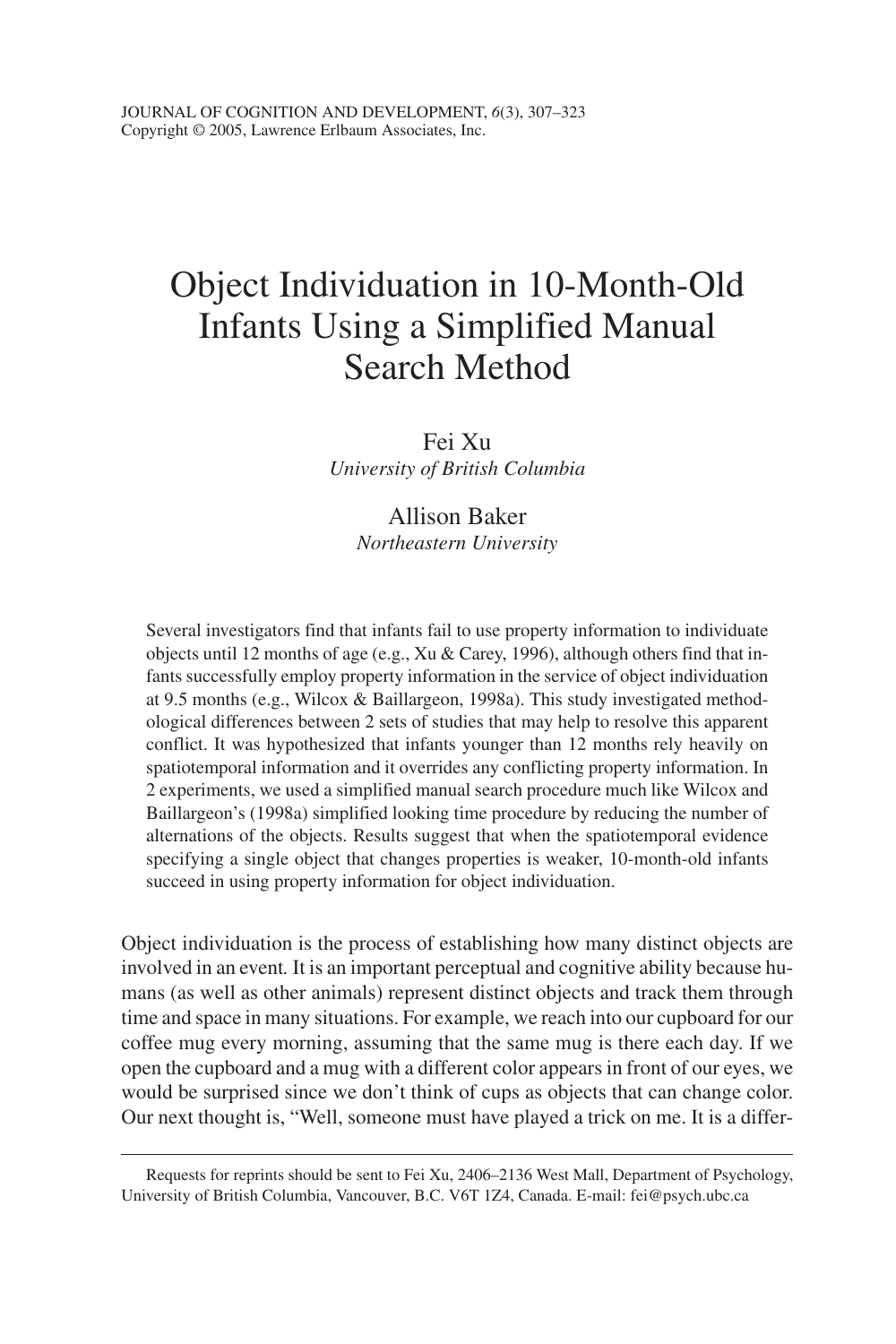ent mug." In language use, to know whether a proper name such as Joanne applies, we have to decide whether it is the same person who shows up in the office on Monday and Tuesday. The person's appearance may change dramatically on these two days but as long as we think it is the same individual, the name Joanne applies. Conversely, if Joanne shows up on Monday and Joanne's evil twin shows up on Tuesday, the name Joanne does not apply despite the fact that we cannot distinguish Joanne from her evil twin on the basis of appearance. To establish representations of distinct objects, human adults use several sources of information in the service of object individuation, including spatiotemporal information, property information, and kind information.

Spatiotemporal information includes information about location and motion. For example, objects travel on spatiotemporally connected paths—when spatiotemporal discontinuity is detected, adults conclude that there are two distinct objects. Property information refers to perceptual features of objects such as color, texture, and size (e.g., a red ball and a green ball seen on a different occasion are two distinct objects). Kind information refers to our knowledge about categories of objects (e.g., adults conclude that a book and a cup seen on different occasions are two distinct objects).

Abundant evidence suggests that young infants are able to use spatiotemporal information to individuate objects (Aguiar & Baillargeon, 1999; Spelke, Kestenbaum, Simons, & Wein, 1995; Wynn, 1992; Xu & Carey, 1996; among others). More controversial is the question of when infants begin to use property or kind information for object individuation. Xu and Carey (1996) presented 10- and 12-month-old infants with displays in which two objects (e.g., a ball and a cup) appeared alternately from behind opposite sides of an occluder. On the test trials, the occluder was removed to reveal either two objects (an expected outcome) or only one object (an unexpected outcome). If the infants had established representations of two distinct objects using property or kind information, they should look longer at the unexpected outcome of a single object. Twelve-month-olds, but not 10-month-olds, did so. In contrast, when spatiotemporal evidence was provided—if both objects were visible *simultaneously* for a few seconds—10-month-olds looked longer at the unexpected outcome of a single object. Xu and Carey suggested that it is not until about 12 months of age that infants are able to use property or kind information for object individuation.

Converging evidence comes from Van de Walle, Carey, and Prevor (2000). Instead of measuring looking time, these investigators employed a manual search procedure. In their studies, infants were presented with a box into which they could reach but could not see. Infants looked on as the experimenter removed and then replaced objects from the box. In one-object trials, the experimenter removed and replaced a single object multiple times. In two-object trials, the experimenter repeatedly removed and replaced two different objects in succession. The infants were then allowed to retrieve an object from the box. After they re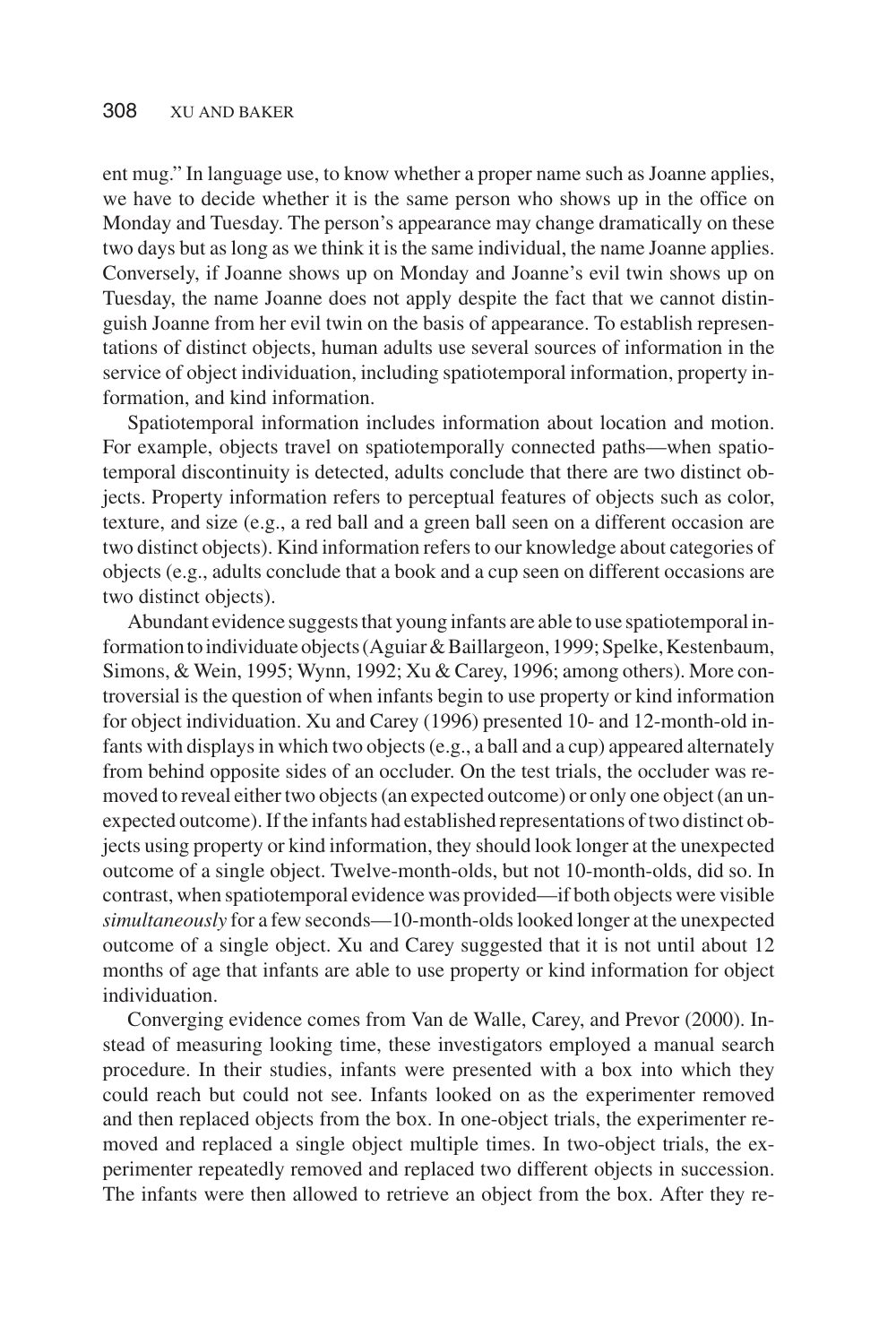trieved the object, it was taken away and the duration and number of subsequent reaches into the box were recorded. On one-object trials in which infants should expect the box to be empty, both 10- and 12-month-olds reached only cursorily. On two-object trials in which infants should have expected there to be a second object in the box, only 12-month-olds searched persistently for the missing object (which had been secretly removed). Again, when unambiguous spatiotemporal evidence of two objects was provided by showing both objects simultaneously, both 10- and 12-month-olds searched persistently for the missing object. Thus, evidence from two different methodologies suggests that the ability to use property–kind information to individuate objects emerges between 10 and 12 months of age (see also Wilcox & Baillargeon, 1998a, and Xu, 2003, for a review).

However, conflicting evidence comes from Wilcox and Baillargeon (1998a) using a modified looking time procedure with 9.5-month-old infants in an eventmapping task.<sup>1</sup> Instead of objects emerging and disappearing behind an occluder alternately, their objects traveled on single trajectories. Half the infants saw a box travel behind an occluder and a ball emerge from the other side (box–ball condition); the other half of the infants saw the same event except that a ball appeared on both sides of the occluder (ball–ball condition). The screen was then lowered to reveal nothing behind it. Wilcox and Baillargeon found that 9.5-month-old infants looked longer in the box–ball condition than in the ball–ball condition, suggesting that they were able to use property information to infer the presence of two objects (see also Wilcox & Schweinle, 2002).

There are at least three potentially meaningful methodological differences between these studies. First, both Xu and Carey (1996) and Van de Walle et al. (2000) used complex objects, such as trucks, cups, ducks, and bottles, although Wilcox and Baillargeon (1998a) used simple objects—a red ball and a blue box. Second, Xu and Carey and Van de Walle et al. presented infants with events in which the objects were seen to emerge alternately and repeatedly from a single location (e.g., duck, ball, duck, ball, duck, ball), although Wilcox and Baillargeon showed infants events in which the objects were seen to alternate only once (e.g., box, ball). A third difference, related to the second, is that Xu and Carey and Van de Walle et al. presented infants with objects (regardless of their identity) between 6 and 14 times. Wilcox and Baillargeon showed infants only two discreet appearances of objects.

<sup>1</sup>Wilcox and Baillargeon (1998b) and Wilcox (1999) reported two sets of event-monitoring experiments in which the occluder was never removed to reveal any objects to the infants. They interpreted their results as showing that even 4.5-month-old infants were able to use property information for object individuation. However, Xu, Carey, and Quint (in press) provided an alternative interpretation for these results, namely that the infants may have simply established a single object and the changing properties was the source of their longer looking times. This alternative interpretation was supported by a psychophysical experiment with adults. Here we will only discuss the event-mapping experiments.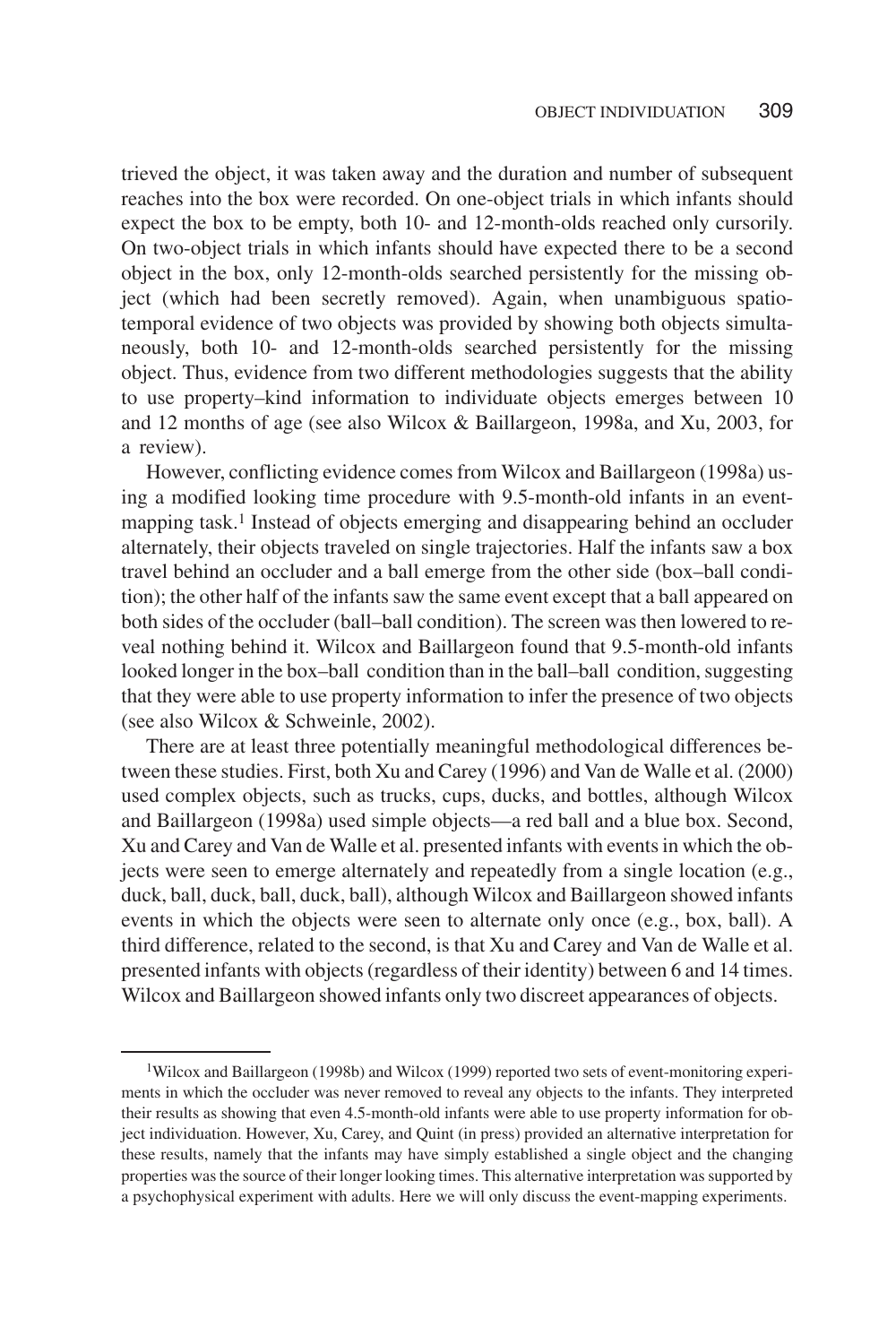## 310 XU AND BAKER

Why might these differences be important? One possibility is that the relatively simple objects that Wilcox and Baillargeon (1998a) used reduced the information processing demands, and thus allowed these young infants to more easily compare the two objects and note their property differences. Recent evidence from Bonatti, Frot, Zangl, and Mehler (2002) suggested this is unlikely. These investigators used the same methodology as did Xu and Carey (1996) but instead of using complex objects, they presented 10-month-old infants with simple objects—a ball and a cylinder. They found that despite the simplicity of the objects, 10-month-old infants still failed to use property information for object individuation.

Another possibility, suggested by Xu (2003), is that *multiple alternations of objects* may provide the infants with evidence specifying a single object that changes properties while hidden. In both Xu and Carey (1996) and Van de Walle et al. (2000), the infants were shown two objects emerging alternately and repeatedly from the same spatial location, appearing in a back and forth, oscillating cycle (e.g., duck, ball, duck, ball, duck, ball). We propose that as objects repeatedly alternate and appear from a single location, infants are in fact provided more and more spatiotemporal information suggesting that the event involves one object, persisting through occlusion and changing properties as it does so. For 10-month-olds, who rely heavily on spatiotemporal information, the procedures employed by Xu and Carey and Van de Walle et al. may have led them to infer the presence of a single object despite the differences in perceptual properties. That is, strong spatiotemporal evidence specifying a single object changing properties may take precedence over conflicting property information specifying two distinct objects. In Wilcox and Baillargeon's (1998a) procedure, the infants were shown only one object in the initial phase of the trial. That object traveled once behind an occluder and (in the box–ball trials) was replaced only once by an object with different perceptual properties. Thus, infants in this task saw the objects alternate only one time. Perhaps this event provided young infants with weaker spatiotemporal evidence of a single object changing properties and that information was less likely to override conflicting property information.

If this interpretation is correct, we can consider the relationship among the three studies reviewed in the following way (Figure 1): Using a looking time measure and *multiple alternations of objects*, Xu and Carey (1996) found that 10-montholds failed to use property information to individuate objects. Van de Walle et al. (2000), also using multiple alternations of objects, found similar results using a manual search measure. Wilcox and Baillargeon (1998a), using a looking time measure and *a single alternation of objects,* found 9-month-olds making use of property information. If it is the weaker spatiotemporal evidence of a single object provided by their procedure that allowed younger infants to succeed in using property information, a similar modification to the manual search paradigm should result in earlier success in that task as well.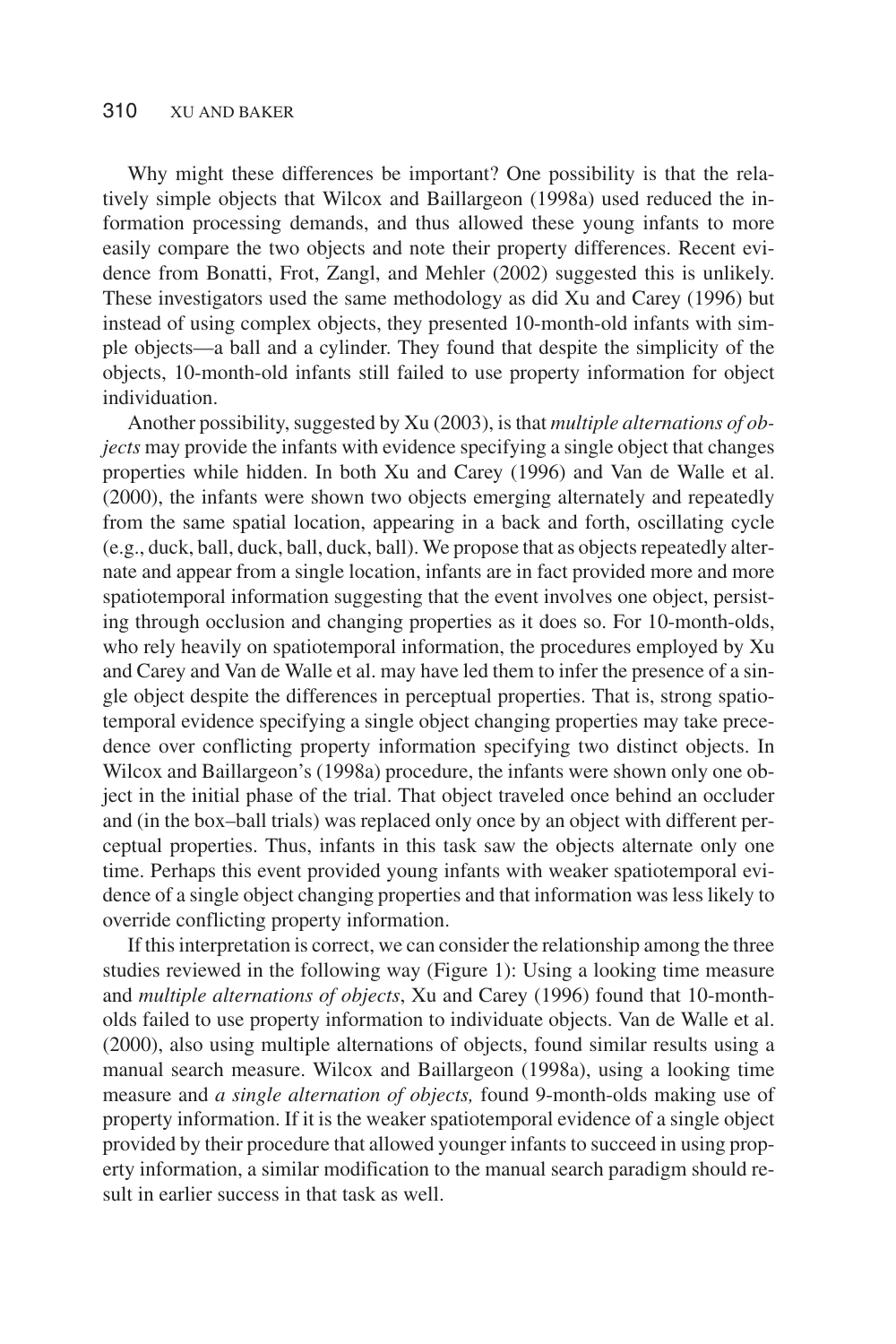

FIGURE 1 Procedures of Xu and Carey (1996), Van de Walle et al. (2000), Wilcox and Baillargeon (1998a), and the current experiments.

In Experiment 1, we sought to modify the manual search procedure used by Van de Walle et al. (2000) such that the spatiotemporal and property information available to the infants was similar to that provided by Wilcox and Baillargeon's (1998a) looking time procedure. To that end, we employed a manual search procedure based on a task devised by Tinkelpaugh (1928); LeCompte and Gratch (1972); and Uller, Leslie, and Carey (2000). Infants always saw only one object removed from and replaced in the box. The experimenter removed and replaced the object only two times before the infant was allowed to retrieve an object from the box. On half the trials, the object the infant retrieved was the same as the object she had been shown (no-switch [NS] trials). On the other half of trials, the object the infant retrieved was different from the object she had been shown (switch [S] trials, Figure 2). By showing the infant only one object in the initial phase of the test trials, thus reducing the number of alternations to one, we hoped to reduce potentially conflicting spatiotemporal and property information. If our manipulation succeeds in weakening the spatiotemporal information specifying one object that changes properties, 10-month-old infants might succeed in using property information to individuate objects in a manual search task. If the infants thought a second object is in the box on the S trials, they should persist in searching for it. Therefore the critical measure was whether infants searched longer on the S trials than on the NS tri-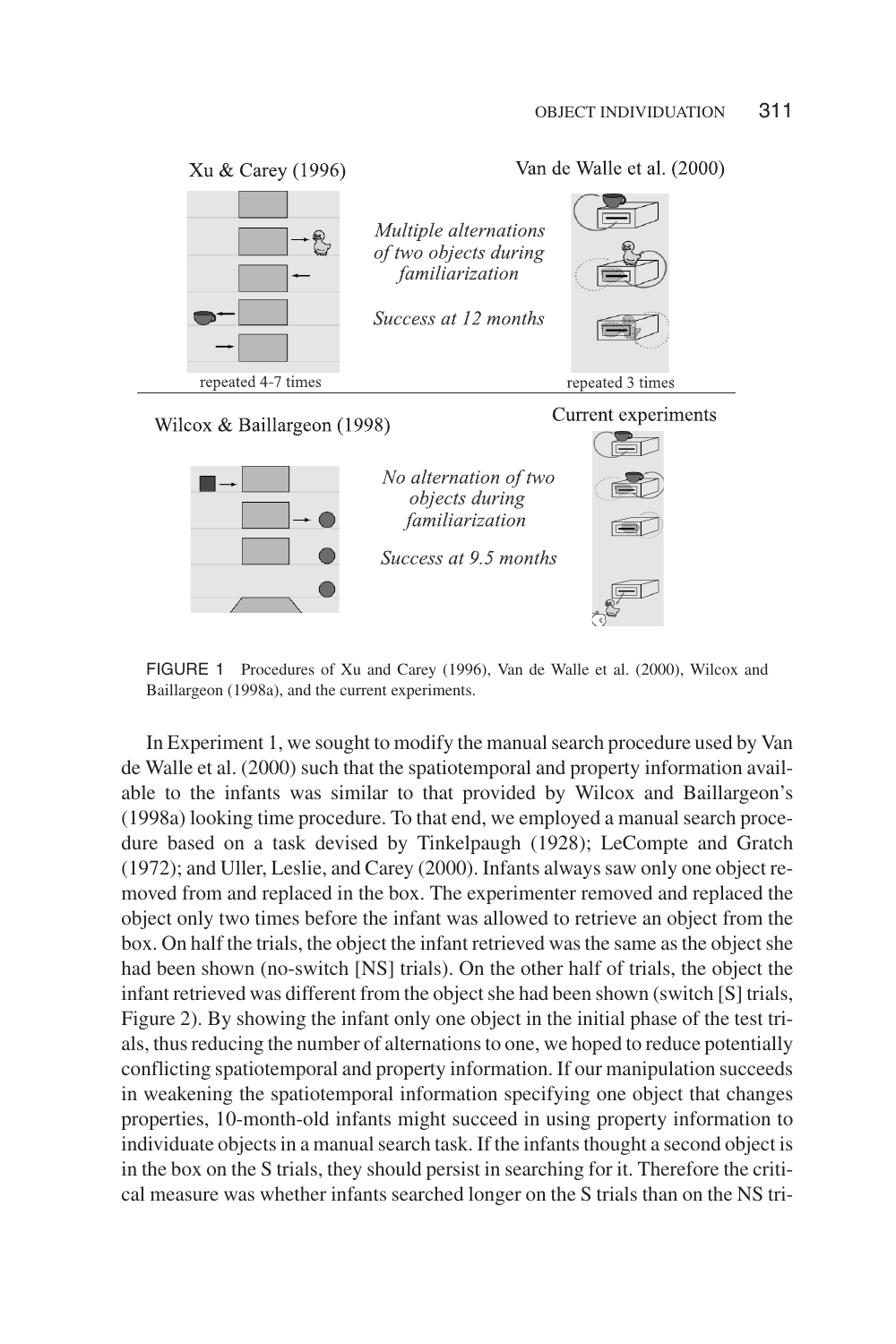

FIGURE 2 Schematic representation of the events in Experiment 1.

als after they had retrieved one object from the box and the box was now empty. We chose to test 10-month-old infants in this experiment rather than 9.5-month-olds as Wilcox and Baillargeon did because pilot testing suggested that the manual search procedure was too demanding for the younger infants.

The second goal of Experiment 1 was motivated by a finding in Xu and Carey (1996). In two experiments, they found that infants who understood two or more of the words for the objects (according to parental report) performed significantly better than the ones who understood none or one of the words. Although younger infants have been shown to succeed in simplified looking time tasks apparently without the support of object labels (Wilcox & Baillargeon, 1998a), ages of success in manual search tasks in general have been shown to be somewhat later (e.g., Baillargeon, Spelke, & Wasserman, 1985; Piaget, 1954). If simplified manual search tasks place heavier demands on infants than simplified looking time tasks,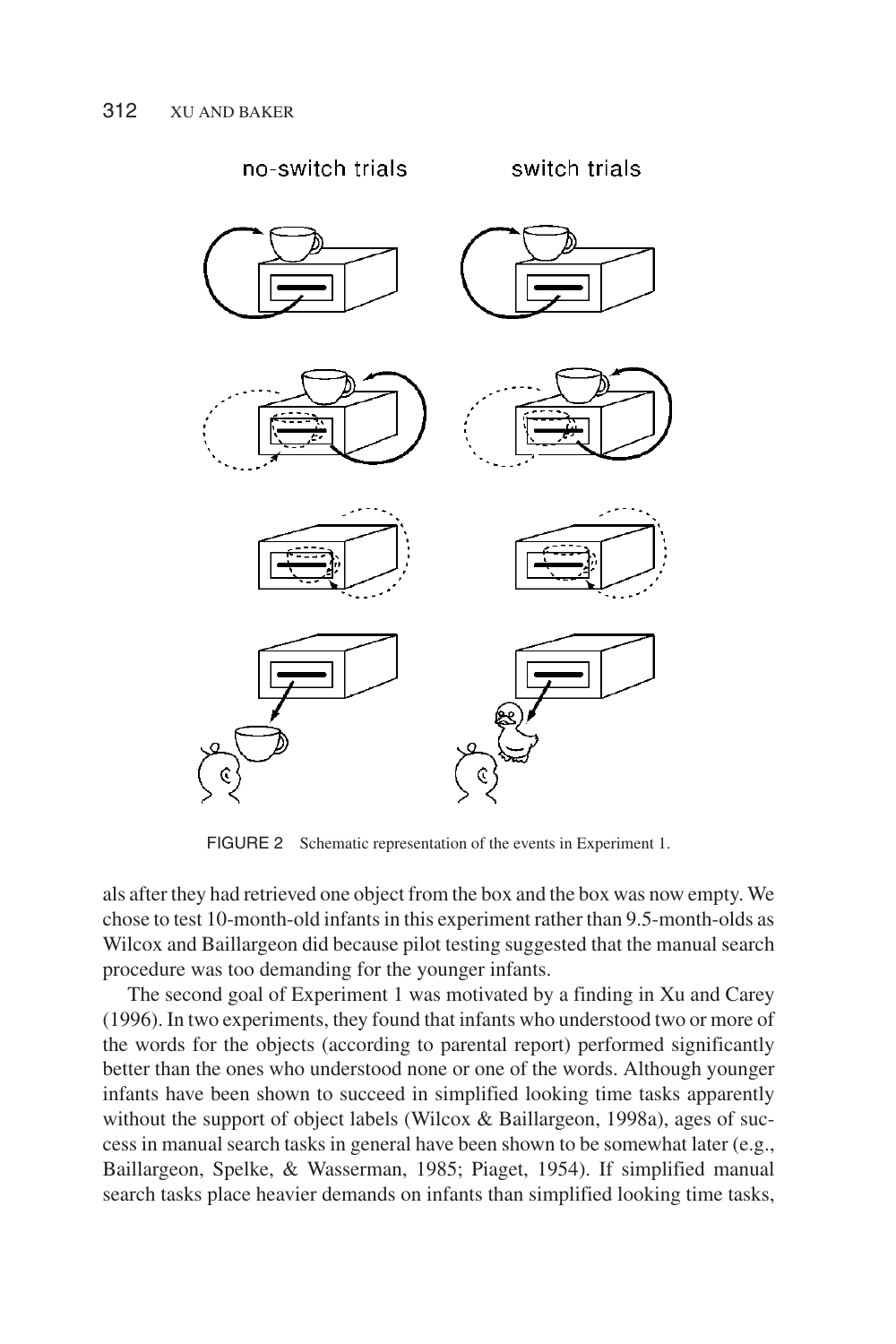their performance might be improved by use of objects for which the infants already understand the words or by use of highly familiar objects. To investigate this possibility, in this study we collected parental reports on both word comprehension and object familiarity and the test objects for each infant were chosen accordingly.

In Experiment 2, we equated the total number of presentations of objects as well as the overall duration of the experiment, making it more comparable to the procedure used in Van de Walle et al. (2000). We sought a replication of the basic findings of Experiment 1.

## EXPERIMENT 1

## Method

#### **Participants**

Thirty full-term infants participated (*M* age =  $10:4$  [months:days], range =  $9:16$ to 10:15; roughly half girls, half boys). Most infants came from a middle-class, non-Hispanic White background with about 15% Asian, Hispanic, or African American infants. In addition, 6 infants were excluded for failure to reach into the box, 4 for experimenter error, 2 for fussiness, and 2 because English was not spoken in their homes.

All infants were recruited by obtaining public birth records and from a commercially available mailing list of parents in the greater Boston area. Families were contacted by letter followed by a telephone call. All infants received a token gift for their participation.

#### Materials and Apparatus

A box was constructed from .25-in. (.6 cm) thick foam core. It measured 13 in. (33 cm) deep, 10 in. (25.3 cm) wide, and 7 in. (17.8 cm) tall. The front surface of the box had an opening 6 in. (15.2 cm) wide and 3 in. (7.6 cm) tall, covered by white spandex material with a 6-in. (15.2 cm) horizontal slit. The back surface also had a  $6 \times 3$  in. (15.2 cm  $\times$  7.6 cm) opening covered by a black felt flap.

Seventeen small, graspable objects were used in the study: 2 familiarization objects and 15 possible test objects from which 9 test objects were selected for each infant. The objects were similar in size but varied considerably in shape, texture, and color. The familiarization objects were a colorful plastic key ring and a pink kaleidoscope. The possible test objects were a yellow rubber duck, a green plastic train, a purple shoe, a shiny metallic pan, a toy bottle, a small book, a yellow car, a toy apple, a toy pear, a toy banana, a small orange cup, a fuzzy yellow ball, a toy baby, a brown plastic bear, and a yellow and green spoon. These were chosen in hopes of obtaining a suitable range of objects such that some (e.g., cup or shoe)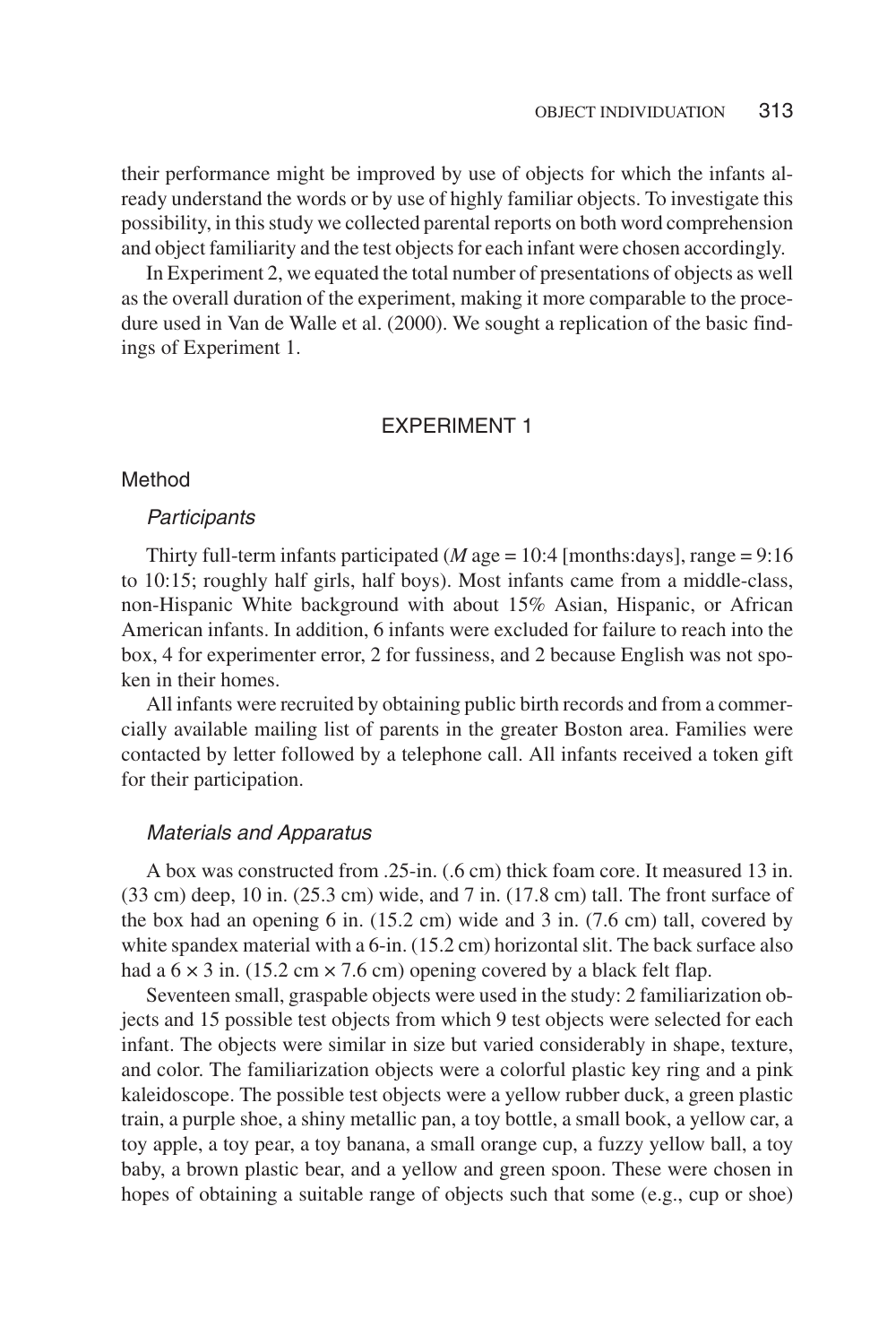would be familiar to most infants, although others (e.g., pear or train) would likely be unfamiliar to most infants.

All parents completed a language questionnaire. They were asked to indicate which object labels for the 15 possible test objects the infant understood. They were asked to provide a confidence rating on a scale from 1 (*low confidence*) to 5 (*high confidence*). Additionally, they were asked to rate how familiar their infant was with all 15 possible test objects by indicating how often their infant sees or plays with the object using the range of the following scale: 5 (*very often, more than 2 times per day*), 4 (*somewhat often, 1 to 2 times per day*), 3 (*occasionally, 3 to 4 times per week*), 2 (*not very often, 1 to 3 times per week*), 1 (*rarely, less than once per week*).

Nine test objects were chosen for each infant based on the parents' responses. Three objects were chosen that the infant had labels for and that were familiar to the infant (familiar–label triplet), three that the infant did not have labels for but were familiar (familiar–no label triplet), and three that the infant did not have labels for and were unfamiliar (unfamiliar–no label triplet). For each triplet, two of the objects were chosen at random for the S trial, the remaining object for the NS trial.

The infants sat in a high chair in front of a table. Parents were seated behind a curtain and watched the infant on a TV monitor. The experimenter sat at the table to the infant's right. All objects were kept behind the table, out of sight of the infant. One video camera focused on the front face of the box and recorded only the infant's reaching behavior. The video camera was connected to a TV monitor placed behind a curtain in the corner of the room. An observer watched the infant on the TV monitor. The video was recorded without sound and provided no information about what objects had been shown to the infant. Observers scoring the videotapes were unaware of the type and order of trials. A second video camera recorded the entire scene.

# Design and Procedure

The experiment consisted of two phases: familiarization and test. The familiarization phase was followed by three pairs of test trials. Each pair of test trials consisted of one trial in which the object the infant retrieved was the same as the object the infant was shown (NS trials) and one trial in which the retrieved object was different from the object the infant was shown (S trials).

**Familiarization phase.** The purpose of the familiarization trials was to acquaint the infant with the box and the procedure. During these trials, the infant was given verbal encouragement to reach into the box and praise when objects were retrieved. The objects that the babies retrieved were always the same objects they were shown. The first familiarization object was always the key ring; the second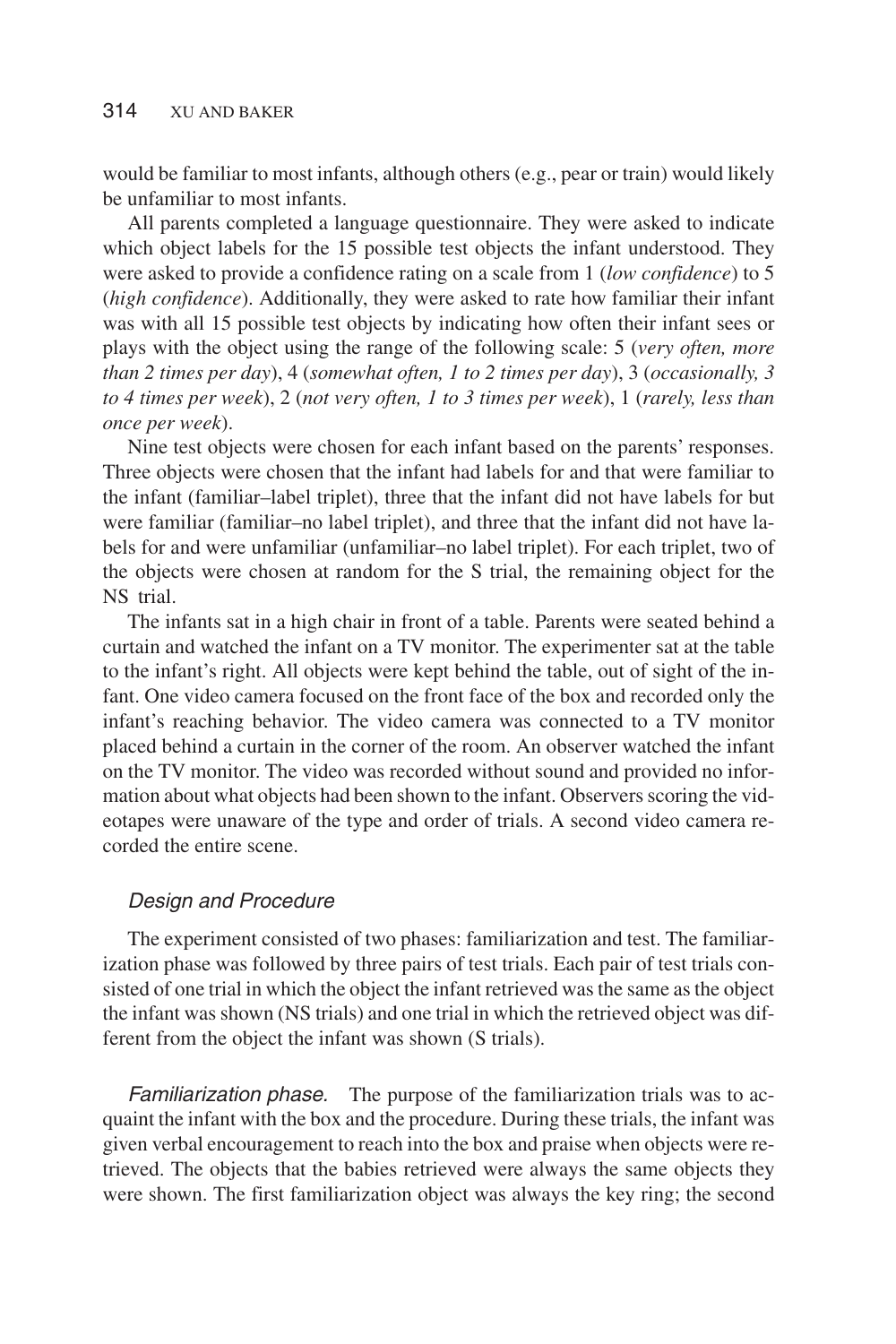was the kaleidoscope. On the first familiarization trial, the experimenter placed the box at the far end of the table, out of reach of the infant. She then reached through the slit, removed the key ring and placed it on top of the box. She verbally directed the infant's attention to the object three times ("See this? Look at that! Watch this!") before placing it back into the box. The object was left partially protruding through the slit to encourage reaching. The experimenter then slid the box toward the infant. If the infant retrieved the object, the experimenter cheered. The infant was allowed to play with the object for 5 sec, after which it was taken away. The box was left in front of the infant for another 5 sec. Then, regardless of the infant's reaching behavior, the experimenter picked up the box, shook it and said, "It's empty! There's nothing in there!" The box was then removed from the table. The second familiarization trial using the kaleidoscope was identical to the first except that the object was placed entirely inside the box before the box was presented to the infant.

Test phase. Each infant received six test trials, three NS trials, and three S trials presented in the order NS, S, S, NS, NS, S or S, NS, NS, S, S, NS. Order of test trials and order of object type (familiar–label, familiar–no label, unfamiliar–no label) were counterbalanced across participants.

For the NS trials, the experimenter placed one object (e.g., a cup) in the box out of the infant's view. The box was placed on the table out of reach of the infant. The experimenter reached into the box, removed the object, and placed it on top of the box. The infant's attention was verbally directed to the object three times ("See this? Look at that! Watch this!"). The object was then placed back in the box. It was removed again, placed on top of the box, and referenced three more times. The object was then placed back in the box and the box was moved forward to within reaching distance of the infant. When the infant retrieved the object (e.g., the cup), the box was moved out of reach of the infant, and she was allowed to play with the object for 5 sec. During that time the experimenter referenced the object three times, saying, "Look what you got! Look at that! See that?" The object was then taken away and placed out of the infant's view. The box was moved back within reach of the infant and left in place for 10 sec, during which the experimenter smiled at the infant. The duration of search into the box was recorded. The interval was timed by an observer hidden behind a screen watching the infant on a TV monitor. The observer began timing when the front edge of the box reached a mark 1.5 in. (3.8 cm) from the edge of the table. The observer signaled the end of the interval by squeaking a toy. At the observer's signal, the box was removed from the table.

For the S trials, the experimenter placed two objects in the box before placing it on the table. One object was placed near the front of the box (e.g., a cup); the experimenter held the other inside the box near the opening at the back (e.g., a toy duck), well out of reach of the infant. The procedure was identical to the NS trial except that after the last presentation, when the object was returned to the box for the final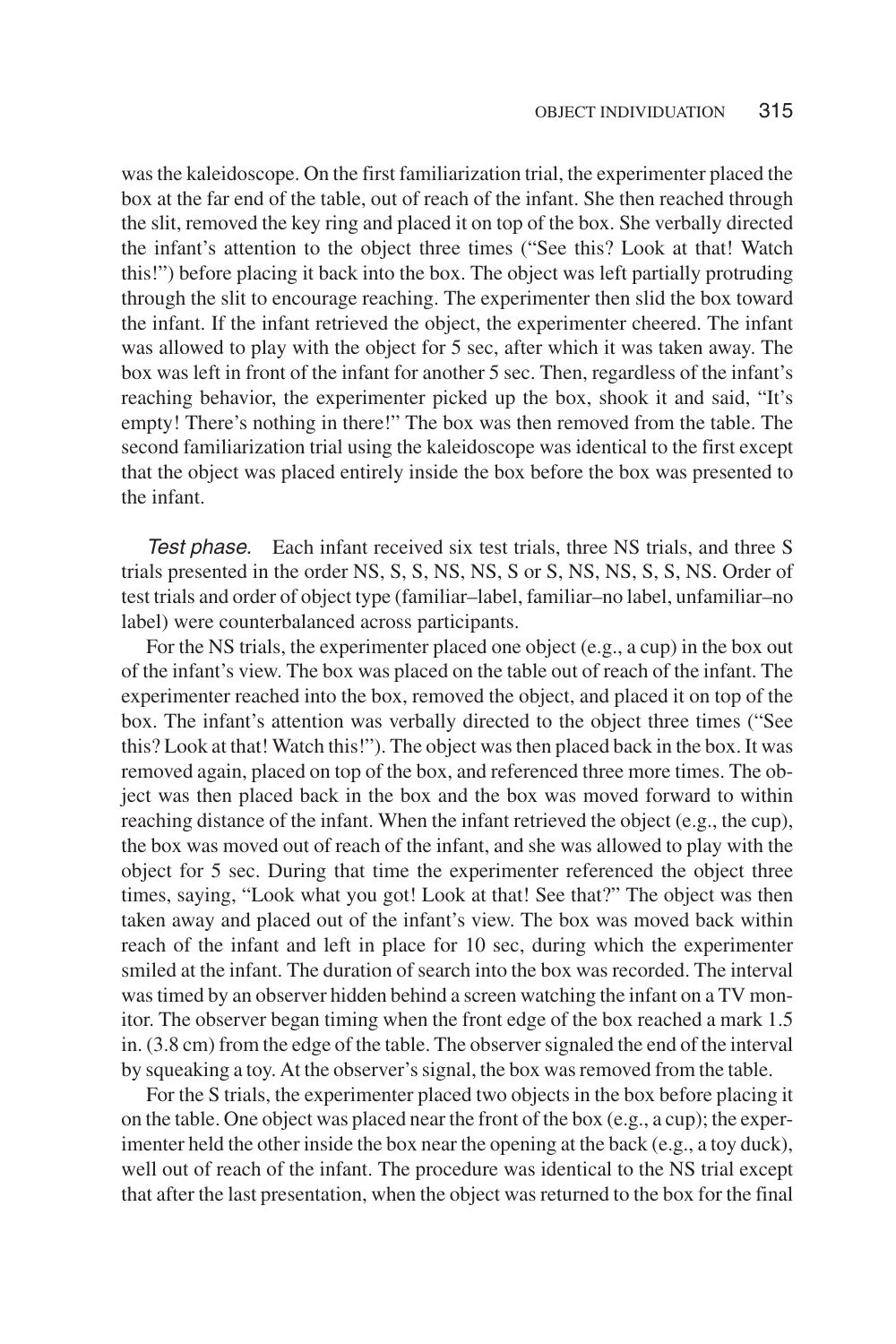# 316 XU AND BAKER

time, the experimenter surreptitiously removed the object she had been showing the infant through the back flap (e.g., the cup) and replaced it with the object she had been holding at the back of the box (e.g., the toy duck). The box now contained one object that was different from the one the infant had been familiarized with. The infant was then allowed to retrieve the object (the toy duck).

The critical question was not whether the infant reached into the box again after the first object had been retrieved but once the infant has reached into the box and found nothing, what would she do? If the infant did not expect an object to be in the box, we predicted that she would likely reach, find nothing, and withdraw (NS trials). If, however, the infant did expect to find an object, when she reached into the box and found nothing, we predicted that the infant would search the box more persistently (S trials). We predicted that if the weaker spatiotemporal information provided by our task allowed the infants to make use of property information to individuate the objects, they should search the box more persistently (longer duration) following the S trials than the NS trials.

## Data Analysis

Although two dependent measures, number of reaches and duration of search, were coded, we will focus on the duration of search measure for the following reason. Once the infants in this study retrieved an object from the box, it was taken away and the box was left in place. In this situation, infants would often reach back into the box, as we have left them little else to do. Thus, by design, we expected infants to reach into the box whether they believed a second object should be inside or not. The critical question was not whether the infant reached into the box again but once the infant has reached into the box and found nothing, whether she would search persistently for a second object. Therefore, we believe that search duration provided a more interpretable measure of infants' expectations than number of reaches.

Duration of search was coded from the videotape. Following Van de Walle et al. (2000), an infant's behavior was considered to be a reach when the third knuckles of the hand were inside the slit in the spandex that covered the opening at the front of the box. Observers were unaware of the test trial order and the trial type. A second observer independently coded duration of search for half of the infants. The average interobserver reliability was 94% (range = 90%–97%).

Because the infant and the experimenter were face to face during the study, the concern arose that the experimenter may be unintentionally influencing the infant's behavior through her facial expression, body movements, or tone of voice. Therefore, two observers who were unaware of our hypotheses were asked to view videotapes of 30 randomly chosen test trials that showed both the experimenter and the infant. The portion of the screen that showed the box and the objects was covered. The observers were asked to guess whether the trial was a S trial or a NS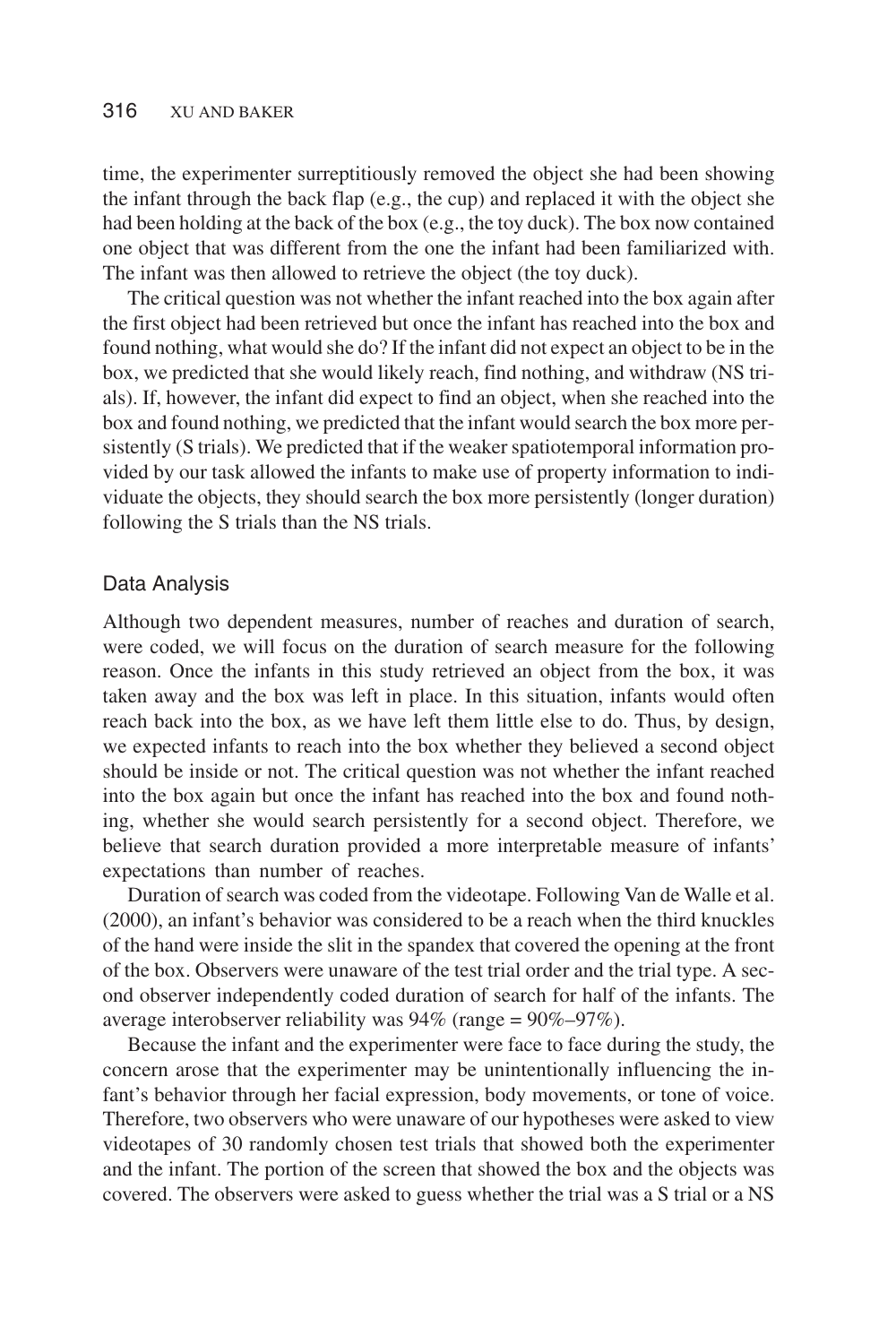trial. Results of a binomial test revealed that the observers were no more accurate than chance (53% correct,  $p = .86$ ).

## **Results**

Preliminary analyses found no effects of order of test trials or order of object type or trial pair (1–3). Subsequent analyses collapsed over these variables.

The average confidence rating for objects that parents indicated their infant knew a label for was 3.60. The average ratings of familiarity for objects used in the familiar–label trials; familiar–no label trials; and not familiar–no label were 4.60, 4.43, and 1.31, respectively.

A *t* test revealed that infants searched longer on the S trials ( $M = 2.1$  sec,  $SD =$ 2.0) than on the NS trials (*M* = 1.5 sec, *SD* = 1.9), *t*(29) = 2.15, *p* < .05. Nonparametric analyses confirmed this finding. Twenty-two of the 30 infants searched longer following S trials than NS trials, Wilcoxon  $z = 2.67$ ,  $p < .01$ .

Because the stimuli were chosen for each infant based on parental report, not all infants had a full complement of objects representing all three of the object types specified by our design. Seventeen infants had all three triplets. Of the remaining 13 infants, 5 did not have any objects that their parents rated as familiar–label. These 5 infants received two familiar–no label triplets and one unfamiliar–no label triplet. Seven infants had no objects that their parents rated as familiar–no label. Of these, 4 received two familiar–label triplets and one unfamiliar–no label triplet and 3 received one familiar–label triplet and two unfamiliar–no label triplets. One infant had no objects rated as unfamiliar–no label. This infant received two familiar–label triplets and one familiar–no label triplet.

Thus to investigate the possible effects of object type, analyses were conducted using data provided by the subset of 17 infants who had complete object type triplets. A 2 (trial type) × 3 (object type) analysis of variance was conducted, with both trial type and object type as within subjects variables. This analysis revealed no main effects and no significant interaction (all *F*s < 1).

## Discussion

Infants searched the box reliably longer on the S trials than on the NS trials, suggesting that 10-month-old infants were able to use property information in an object individuation task when conflicting spatiotemporal information was weak. Additionally, whether or not the infants comprehended labels for the objects and whether the objects were familiar to them did not seem to affect patterns of search. Because only a subset of the infants had the full complement of the three object types, these results should be interpreted with caution.

However, an alternative explanation could account for these results. Van de Walle et al. (2000) showed infants two objects that alternately emerged from and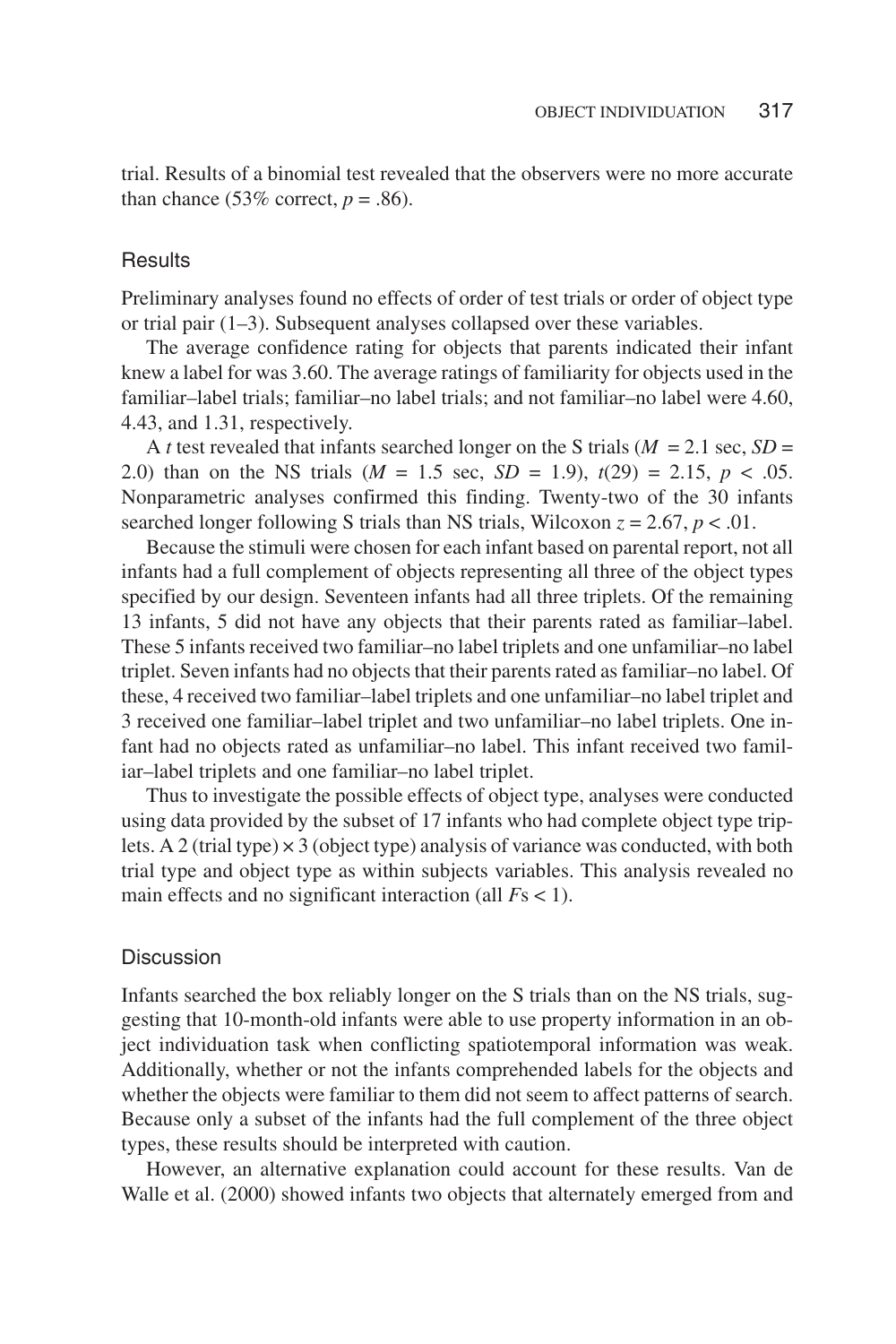# 318 XU AND BAKER

returned to the box three times each for a total of three alternations (i.e., six presentations) of objects. In simplifying the manual search procedure, we reduced not only the number of times the objects alternated but also the number of times any object emerged from and returned to the box. As a result, the information processing demands of our task may have been less and the length of each trial was considerably shorter. Thus, perhaps it was not the number of alternations per se that accounted for the pattern of successes and failures, but simply the fact that we showed the initial object fewer times and shortened the procedure considerably. To address this possibility, in Experiment 2 the number of times the initial object emerged and returned to the box was increased from two to six as in Van de Walle et al. (2000).

It was our hope that this manipulation would not only serve to equate the number of object tokens seen by the infants but also the overall duration of the trials, thus making the study more comparable to Van de Walle et al. (2000). Because it was difficult to find three triplets based on object familiarity and word comprehension for almost half of the infants in Experiment 1, we elected not to include this manipulation in Experiment 2.

# EXPERIMENT 2

## Method

## **Participants**

Thirty full-term infants participated (*M* age =  $10:4$ , range =  $9:16$  to  $10:15$ ; roughly half girls, half boys). Participants were recruited as described in Experiment 1. Ethnicity and socioeconomic status of these participants was comparable to those in Experiment 1. In addition, 9 infants were excluded for failure to reach during test trials, 1 for failure to retrieve initial objects, and 2 for fussiness.

## Materials and Apparatus

The apparatus was identical to that described in Experiment 1. The materials were a subset of those used in Experiment 1. As before, the familiarization objects were the key ring and the kaleidoscope. The test objects were the duck, the shoe, the bear, the cup, the book, and the car. Each infant was shown all six test objects.

## Design and Procedure

The familiarization phase of Experiment 2 was identical to that of Experiment 1. The test phase of Experiment 2 differed from Experiment 1 in the following ways. First, each initial object was removed from and placed back in the box six times rather than two. Second, because the length of the test trials was increased,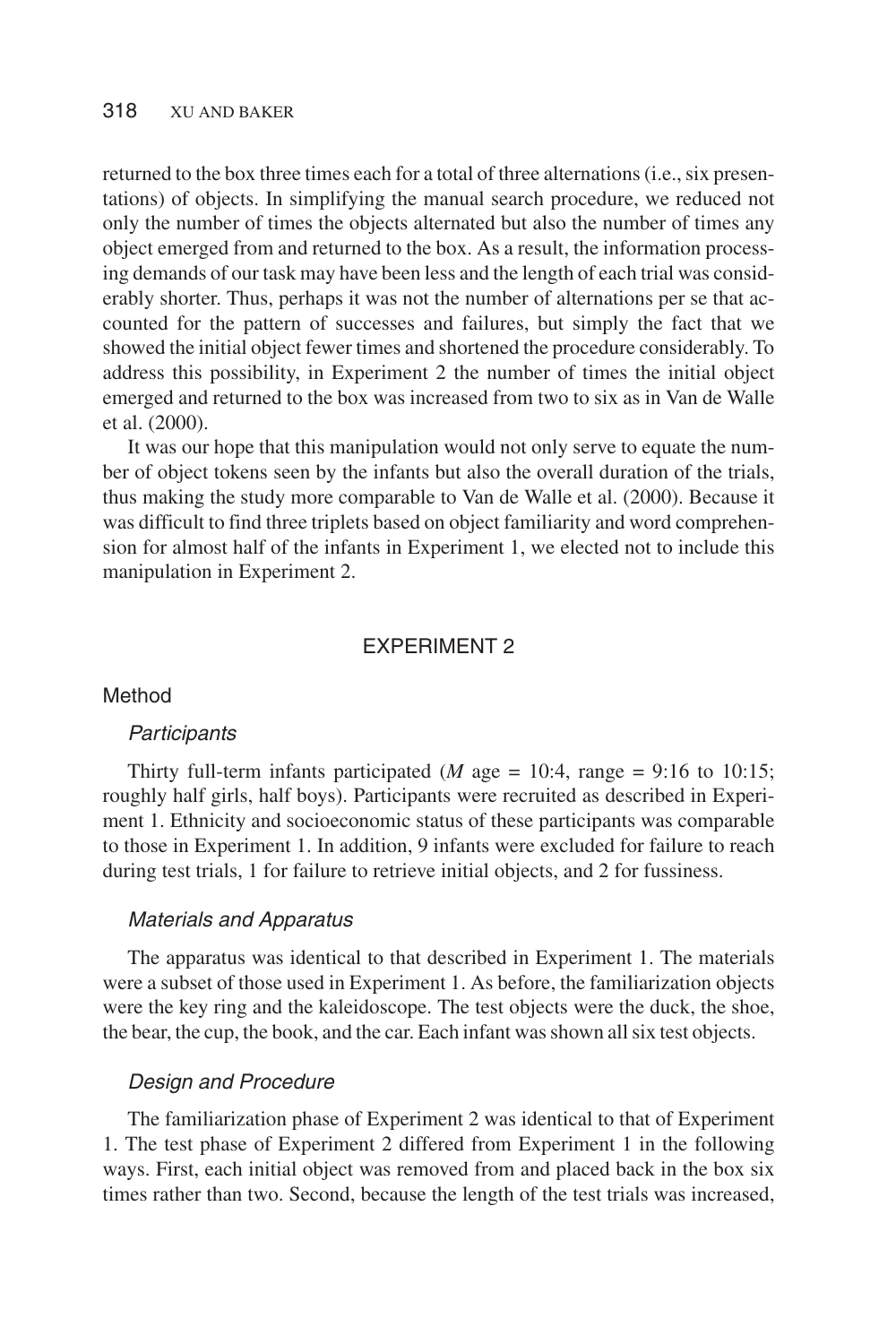the test phase was shortened to two pairs of test trials. As in Experiment 1, both pairs of test trials consisted of one trial in which the object the infant retrieved was the same as the object the infant was shown (NS trials), and one trial in which the retrieved object was different from the object the infant was shown (S trials). Test trials were presented in the order NS, S, S, NS or S, NS, NS, S. The order of the test trials and the order of the objects were counterbalanced across participants. Additionally, across participants, each object was as likely to appear in a S trial as in a NS trial.

Coding was carried out as in Experiment 1. The observer was unaware of the type and order of the test trials. A second observer independently coded duration of search for half of the infants. The average interobserver reliability was 92% (range 89% to 95%).

# **Results**

Preliminary analyses found no effects of order of test trials or trial pair (1 or 2). A *t* test revealed that infants searched longer on the S trials ( $M = 2.2$  sec,  $SD = 2.1$ ) than the NS trials ( $M = 1.3$  sec,  $SD = 1.8$ ),  $t(29) = 2.23$ ,  $p < .05$ . Nonparametric analyses confirm the main effect of trial type. Twenty-one of the 30 infants searched longer following S trials than NS trials, Wilcoxon  $z = 2.47$ ,  $p < .05$ .

## **Discussion**

Experiment 2 replicated the basic findings of Experiment 1. Even when the number of presentations of objects and the overall duration of the trial were increased, 10-month-old infants succeeded in using property information for object individuation. We suggest that the number of alternations of objects may have been an important factor in understanding the pattern of successes and failures in these tasks.

# GENERAL DISCUSSION

This research attempts to understand some conflicting results in the literature on object individuation in infancy with a new, simplified manual search method. Using a looking time measure, and *multiple alternations of objects*, Xu and Carey (1996) found that infants younger than 12 months failed to individuate objects on the basis of property differences. Using a manual search measure, and *multiple alternations of objects*, Van de Walle et al. (2000) also found that infants younger than 12 months failed to use property information to individuate objects. In contrast, Wilcox and Baillargeon (1998a) used a looking time measure but presented infants with a simplified event in which objects traveled on trajectories with *a single alternation*. They found that 9.5-month-olds success-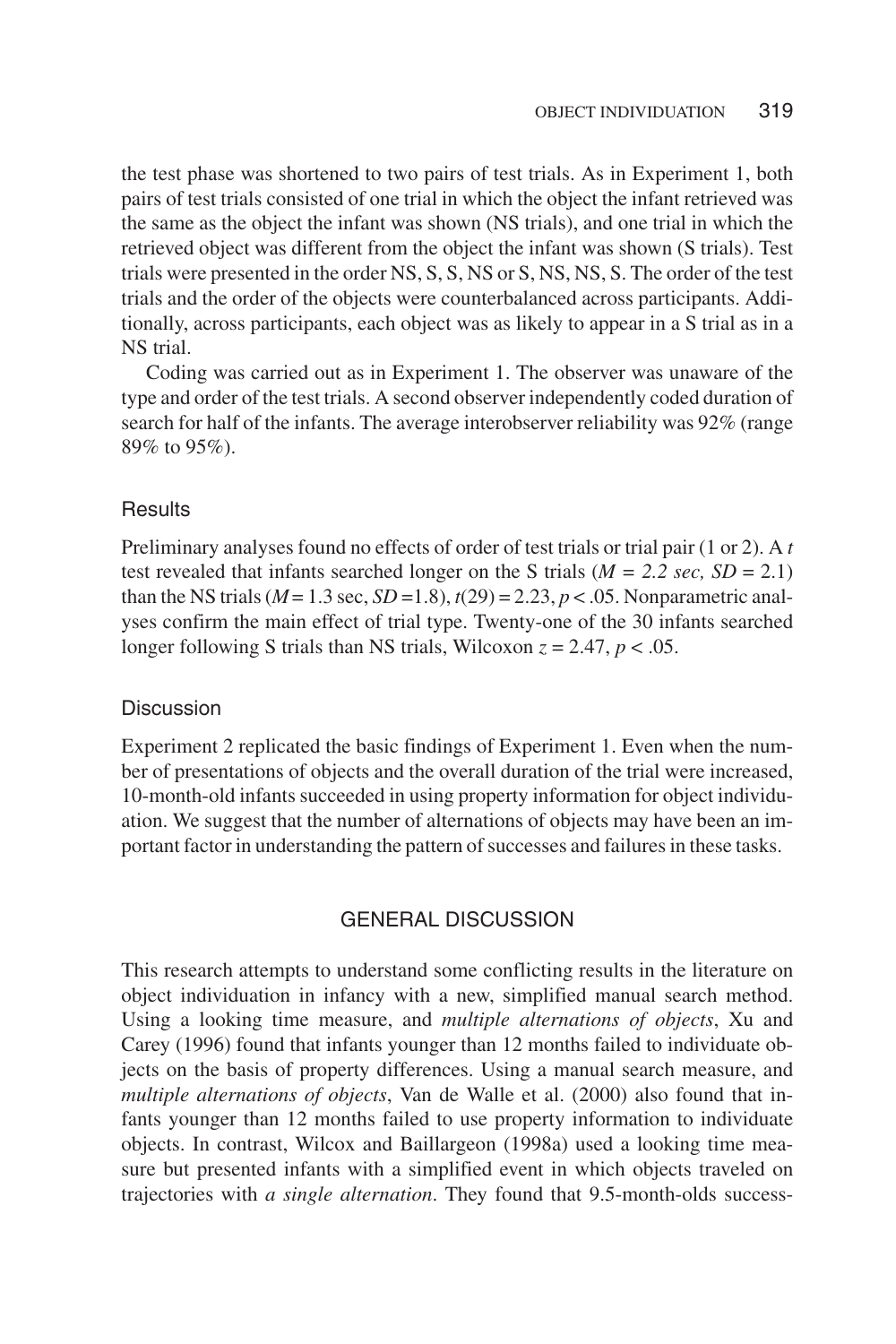fully made use of property differences to individuate objects. This study yielded similar results at 10 months with a manual search task in which infants were presented with *a single alternation of the objects*. Thus the number of alternations of object may be an important factor in predicting infants' successes and failures in these tasks. Future studies may provide an even stronger test of this idea by manipulating the number of alternations within a single experiment, perhaps including one, two, three, or more alternations.

It is important to note that number of alternations is *not* analogous to Wilcox and Baillargeon's (1998a) reversals. Reversals refer to changes in the direction of motion of a single object either behind the occluder or in full view of the infant. Wilcox and Baillargeon found that the addition of a single reversal to their event mapping procedure (modified box–ball condition of Exp. 8) compromised 9-month-old infants' ability to individuate the objects. In terms of reversals, the current procedure includes three. Nevertheless, 10-month-olds succeeded in this task. Further research is needed to reconcile these findings.

We suggest that the procedures employed by Xu and Carey (1996) and Van de Walle et al (2000) presented infants with conflicting information: spatiotemporal information specifying a single object that changes properties, and property information specifying two objects. For the younger infants this conflict was resolved in favor of the spatiotemporal information. That is, 10-month-old infants were persuaded by the spatiotemporal information to conclude that the event involved only one object that changes properties. When positive spatiotemporal evidence of a single object changing properties is reduced or eliminated, as it was in our study and in Wilcox and Baillargeon (1998a), infants are able to correctly infer the number of objects involved in these events using property information at an earlier age. Taking together all four sets of studies, a developmental picture emerges. At around 10 months of age, infants have a fragile ability to use property information for object individuation but strong spatiotemporal evidence can override property information. By 12 months, infants have a much more robust ability to use property information for object individuation, even when spatiotemporal information provides conflicting evidence.

These experiments also explored a new methodology for studying object individuation in infancy. Instead of a looking time measure, we used a simplified manual search measure. Infants were trained to reach into a box to retrieve objects. During the familiarization phase, a single object (e.g., a toy car) was pulled out of the box and replaced. On the test trials, the infant retrieved one object from inside the box—it was either the same object as the one she had seen before or a completely different object (e.g., a toy duck). This object was then taken away and the infant was left facing the box. Not surprisingly the infant reached into the box again, since she had no object to play with. The box was in fact empty—any additional objects had been removed surreptitiously through a back flap. The infant found nothing inside the box. What did she do at this point? The methodology rests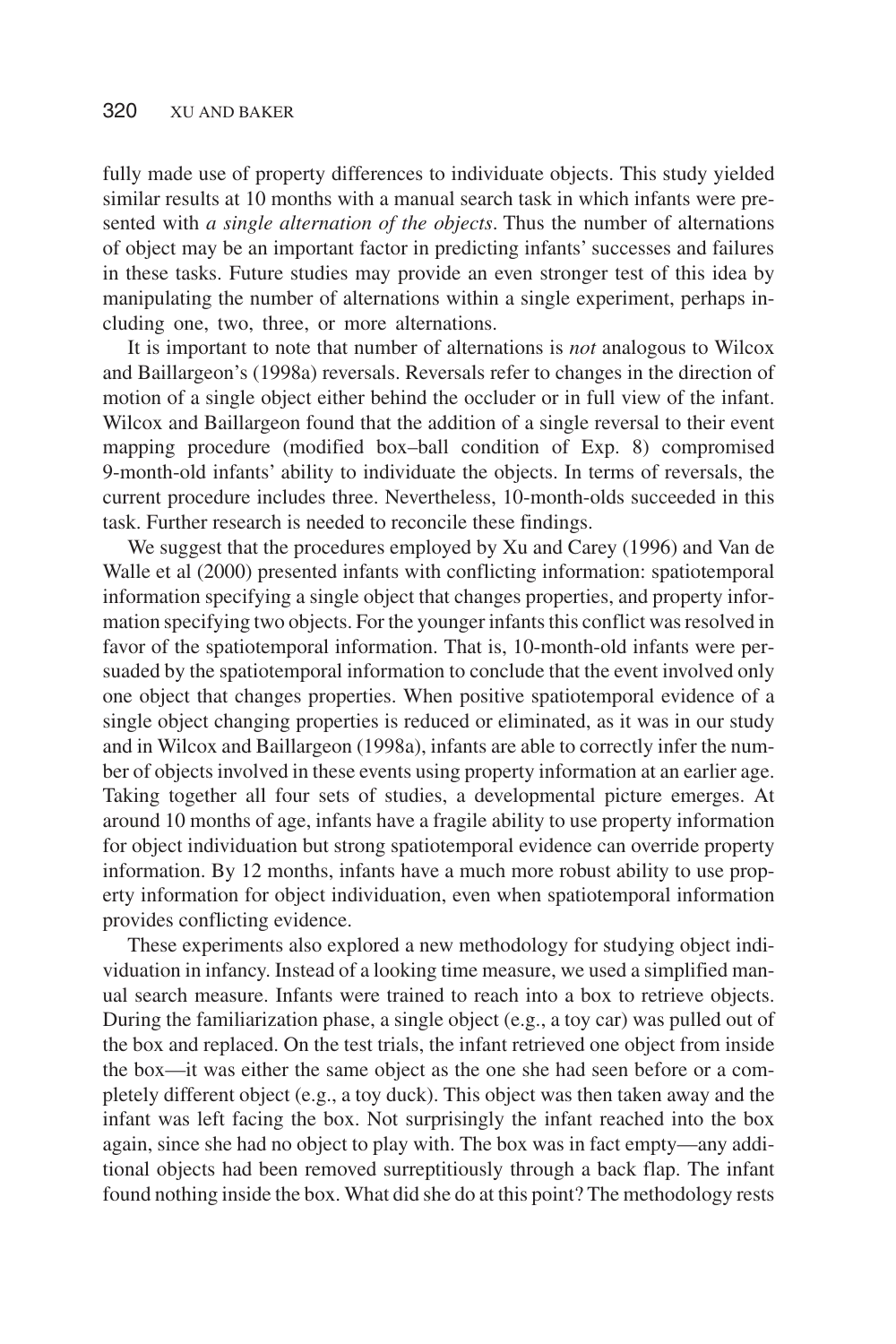on the assumption that if the infant had used property information to individuate objects, she will search more persistently (i.e., longer duration) for a second object if the first object she had retrieved was different from the one she had been shown during familiarization than if the first object she had retrieved was the same as the one she had been shown during familiarization. Because the box was empty during the critical second search, the infant did not receive any feedback. It was up to the infant how long she continued to search the box.

One might argue for the following alternative interpretation of longer search times on the S trials: Perhaps the infants were aroused on retrieving a different object. The arousal led them to search longer inside the box.2 Some indirect evidence from 12-month-old infants suggests that this is an unlikely explanation. Xu, Cote, and Baker (in press) presented infants with a box similar to the one we used in the present studies. The experimenter looked into the box and used one or two words to label its content (e.g., "Look, a fep! Look, a zav!"). The results showed that infants searched longer for a second object after hearing two words than after hearing one word. The objects were not shown to the infants during the labeling phase, so it was not possible to argue that the infants' longer search time on two-word trials was the result of arousal after retrieving a different object on the first try.

As in Van de Walle et al.'s (2000) studies, we found that despite the high demands of the manual search procedure, 10-month-old infants succeeded in our task, just as 9.5-month-olds succeeded in the simplified looking time task of Wilcox and Baillargeon (1998a). Unlike some previous studies that found earlier success with looking time measures than with manual search measures (e.g., Baillargeon, Spelke, & Wasserman, 1985; Piaget, 1954), we found convergence of the two methodologies in these studies. Further research is needed to fully understand both the convergence and the divergence between looking time and manual search measures.

Van de Walle et al. (2000) and Xu and Carey (1996) found that by 12 months, infants were able to use property or kind information to override strong spatiotemporal information in a complex object individuation task. Both Wilcox and Baillargeon (1998a) and the experiments reported here found that at around 10 months simplifying the experimental procedures can facilitate the use of property information. Are there other sources of information that could help these younger infants succeed? Using the same complex object individuation task as Xu and Carey (1996), Xu (2002) found that 9-month-old infants succeeded when given two distinct labels for the objects. Perhaps labeling can come to the rescue when infants are overwhelmed by the strong spatiotemporal information. One possibility is that two distinct labels suggest to the infants that two distinct kinds of objects are behind the occluder. In addition, Bonatti et al. (2002) found that when given a very salient kind contrast between a human doll head and a toy dog head, 10-month-old

<sup>2</sup> We thank an anonymous reviewer for this suggestion.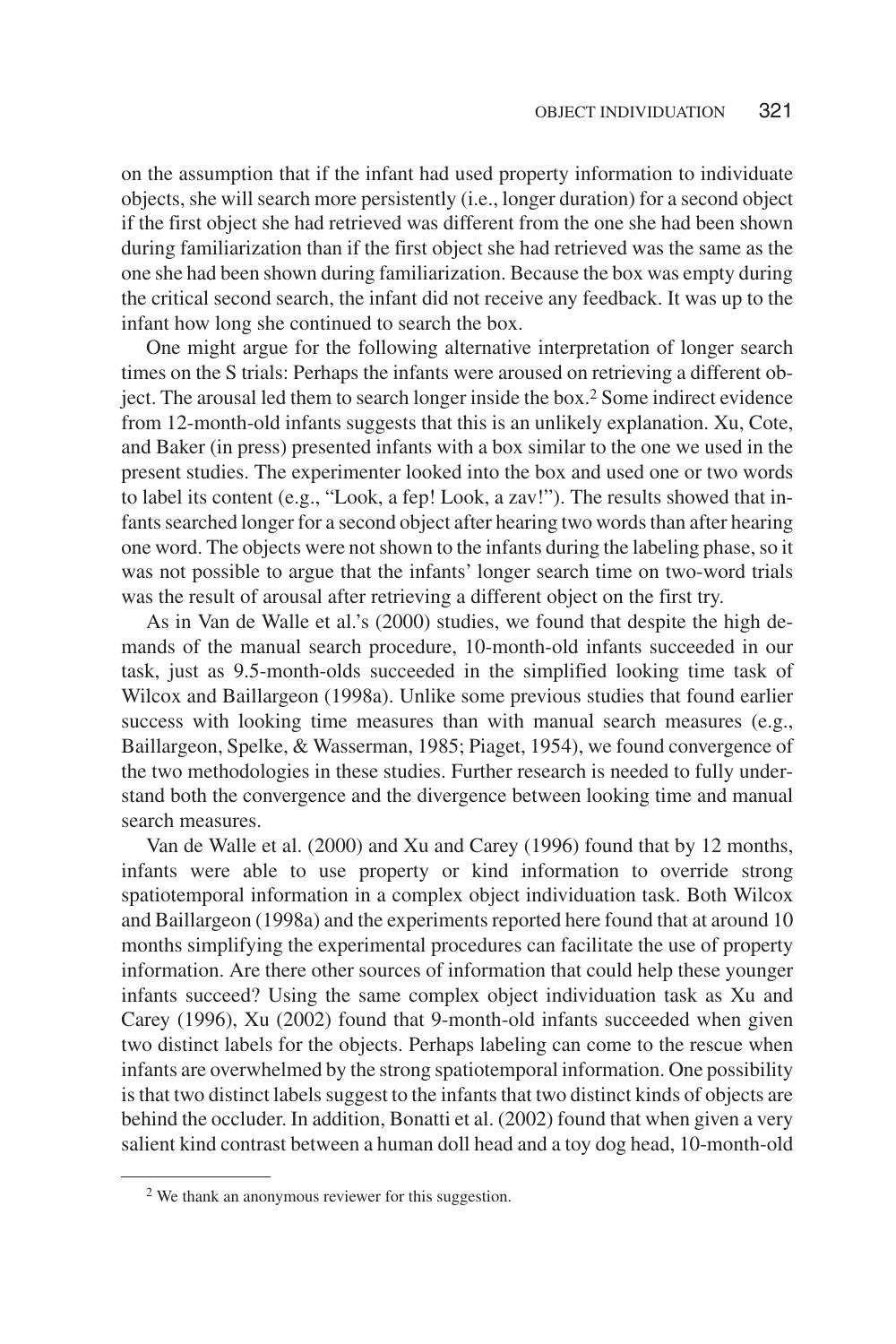infants succeeded. Thus when object kind distinctions are conveyed by distinct labels, or when presented with kind distinctions that are already functional (e.g., human vs. nonhuman), infants can override strong spatiotemporal information in favor of kind information.

Lastly, how do we understand these results in the broader context of object individuation and object tracking? Several researchers have proposed that an object-tracking system develops first in infants, then a kind-based system of object individuation develops later (Carey & Xu, 2001; Xu, 2003, in press). Furthermore, the object-tracking system has been identified with the mechanism of object-based attention in adults (e.g., object files, Kahneman, Treisman, & Gibbs, 1992; or FINSTs, Trick & Pylyshyn, 1994; Leslie, Xu, Tremoulet, & Scholl, 1998). The object-tracking system relies primarily on spatiotemporal information to establish representations of distinct objects and it can keep track of up to three or four of them simultaneously. The kind-based system, however, is fully conceptual and it relies on our representations of kinds. This system relies primarily on kind membership to establish representations of distinct objects. Property information is secondary in the kind-based system because it is kind-relative (e.g., a green ball and a red ball seen on two different occasions are two distinct objects whereas a green leaf and a red leaf seen on different days in the fall may not be).

What is the role of property information in the object-tracking system? According to the object-based attention and apparent motion literature, when spatiotemporal information is weak, property information plays a role in object individuation; when spatiotemporal information is strong, it overrides property information (see Nakayama, He, & Shimojo, 1995, for a review). Both Wilcox and Baillargeon (1998a) and this study addressed this issue directly with infants. The relative contribution of spatiotemporal and property information converges nicely with the findings in the object-based attention literature, providing further support for the claim that both research communities are studying the same underlying mechanism. These parallel findings will enable developmental psychologists to further characterize the representations we discover early in development.

# ACKNOWLEDGMENTS

This research was supported by NSF Grant (BCS-9910729) to F. Xu.

We thank Judy Hall, Joanne Miller, Cristina Sorrentino, Elizabeth Spelke, and two anonymous reviewers for helpful discussion or comments on earlier versions of the manuscript. We also thank members of the Northeastern University and University of British Columbia Infant Cognition Laboratories for their help in data collection and coding. We are grateful to all the parents and infants who participated in our studies.